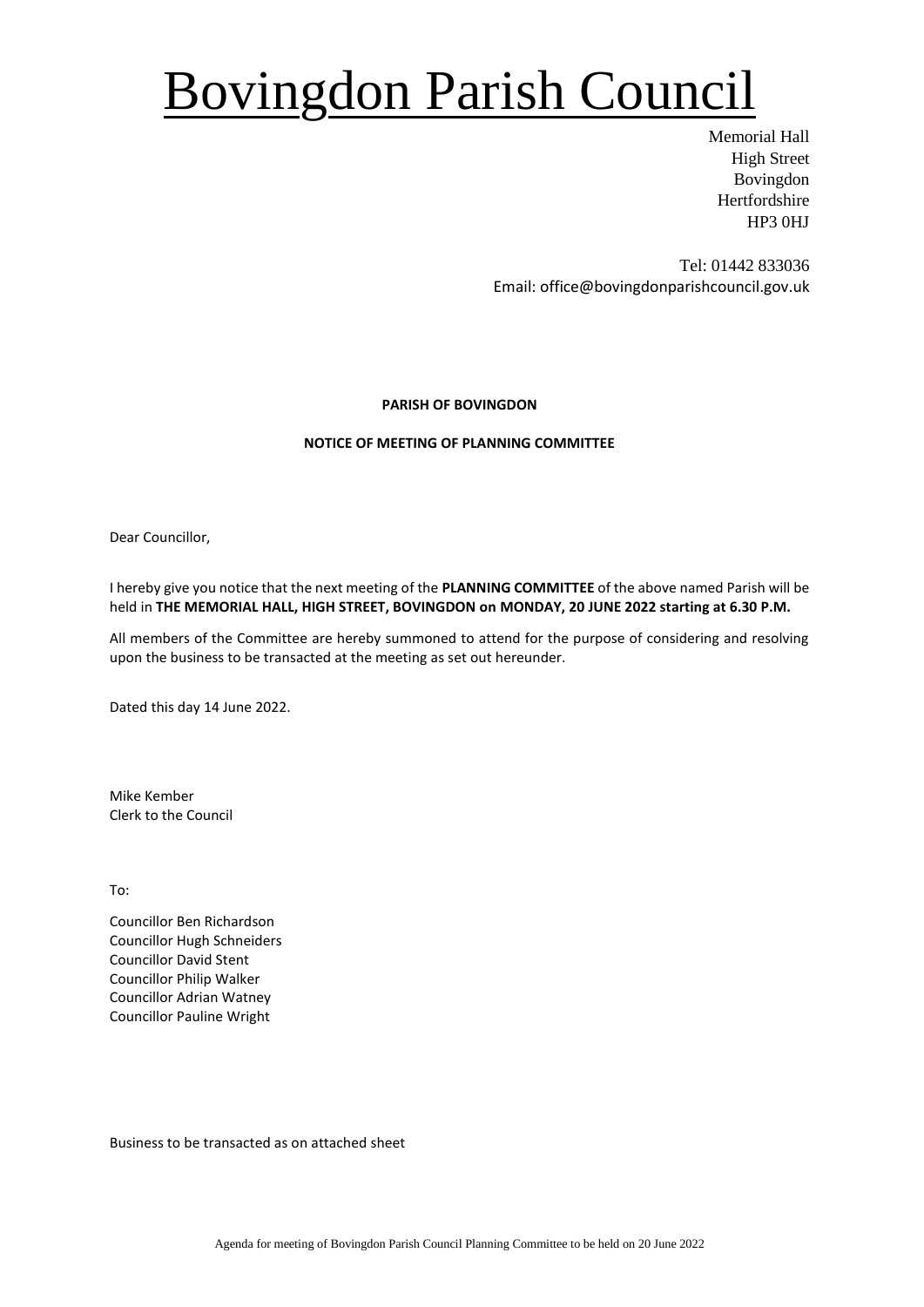# Bovingdon Parish Council

Memorial Hall High Street Bovingdon **Hertfordshire** HP3 0HJ

Tel: 01442 833036 Email: office@bovingdonparishcouncil.gov.uk

### **TO ALL MEMBERS OF THE PLANNING COMMITTEE**

You are hereby summoned to the Meeting of the Planning Committee to be held in The Memorial Hall, High Street, Bovingdon on Monday, 20 June 2022 starting at 6.30 p.m. to transact the business set out in the attached agenda:

#### **AGENDA**

- 1. Apologies for Absence Councillors Dave Stent and Pauline Wright
- 2. Declaration of Interests linked to any of the items
- 3. Minutes of the Planning Committee meeting held on 30 May 2022
- 4. Matters arising from the Minutes of the Planning Committee meeting held on 30 May 2022
- 5. To consider the Parish Council's response to the following Planning Applications:
	- 5.1 22/01632/FHA 100 Green Lane Loft conversion with new dormers to front and rear plus new side rooflights. New garage conversion with a raised flat roof and new rooflight. Amended roof to the existing rear extension with a new lantern rooflight
	- 5.2 22/01637/FHA 6 Anson Close First floor side extension
	- 5.3 22/01474/FHA 8 Boundary Cottages Demolition of existing shed/store and Construction of new shed/store
	- 5.4 22/01673/ROC The Bell, 79 High Street Removal of condition 2 attached to Planning permission 21/01020/FUL (To alter and extend a pergola.)
	- 5.5 22/01690/LDP 1 Lysander Close Conversion of garage with new window to the front and single storey rear extension
	- 5.6 22/01646/TPO Garden Cottage, Bovingdon Green Works to tree
	- 5.7 22/01710/FHA 26 Eastnor Single storey front porch extension
	- 5.8 22/01781/LBC 104 High Street Replace damaged roof tiles on the two storey part of the building, front and back. Replace poor quality concrete tiles at the rear of the roof with tiles in keeping with the originals at the front
	- 5.9 22/01512/FHA The Meadows, 39 Chipperfield Road Single storey rear and first floor side extension (amended application)
	- 5.10 22/00553/FHA 6 Hyde Meadows Proposed single storey front and rear extensions (amended application)
	- 5.11 22/01826/TPO 11 Hawkins Way Works to trees
- 6. To note the outcome of planning applications considered by Dacorum Borough Council:
	- 6.1 22/01250/FHA Holbrook, Long Lane Demolition of existing stable building and construction of new stable/storage building – GRANTED (BPC No Comment)
	- 6.2 22/01576/TCA Church Gate, Vicarage Lane Works to trees (RAISE NO OBJECTION)
- 7. To note dates for Appeals / Forthcoming Inquiries / Forthcoming Hearings all previously reported to the Planning Committee:
	- 7.1 Appeals Lodged: None